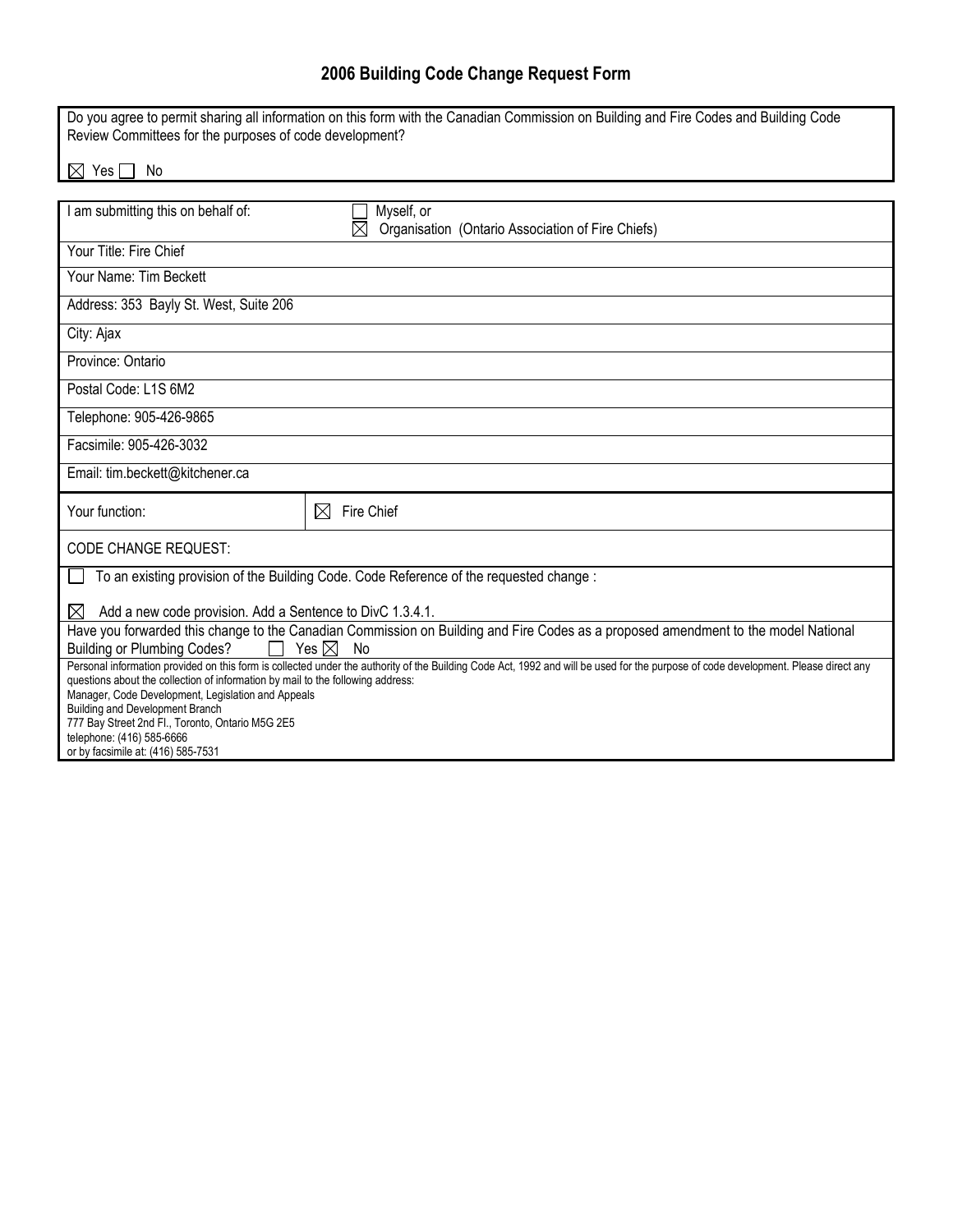| <b>Proposed Change</b>                                                                                                                                                |                                                                                                                                                                                                                                                                                                                                                                                                                                                                                                                                                                                                                                                                                                                                                                                                                                                                                                                                                                                                                                                                                                                                                                                         |
|-----------------------------------------------------------------------------------------------------------------------------------------------------------------------|-----------------------------------------------------------------------------------------------------------------------------------------------------------------------------------------------------------------------------------------------------------------------------------------------------------------------------------------------------------------------------------------------------------------------------------------------------------------------------------------------------------------------------------------------------------------------------------------------------------------------------------------------------------------------------------------------------------------------------------------------------------------------------------------------------------------------------------------------------------------------------------------------------------------------------------------------------------------------------------------------------------------------------------------------------------------------------------------------------------------------------------------------------------------------------------------|
| <b>REQUESTED CHANGE/ADDITION:</b><br>What wording do you propose for the change?                                                                                      | Add new Sentence to DivC 1.3.4.1.<br>(3) Where a person has given notice of date of completion to the chief<br>building official or registered code agency as required by section 11of the<br>Act, or requested an occupancy permit under Div C 1.3.3.1.(1); that<br>person shall not cause a building to be occupied, where the building is<br>required by the Ontario Fire Code to have a fire safety plan; unless the<br>chief fire official has approved the fire safety plan and has been satisfied<br>that the plan has been implemented.                                                                                                                                                                                                                                                                                                                                                                                                                                                                                                                                                                                                                                         |
| Problem:<br>Why should the existing provision be revised? If requesting an<br>addition to the Code, what is missing?                                                  | There are multiple examples where the Building Code appendix requires<br>fire safety planning to be used as design criteria to determine occupant<br>safety, for example A3.3.3.1<br>In many instances, the designs being constructed are dependant on staff<br>procedures that can only be mandated as part of a fire safety plan.<br>The Building and Fire Codes are meant to be complimentary. Currently,<br>they are not. The chief building official has not been given any authority to<br>oppose or prevent the occupancy of newly constructed or renovated<br>buildings, where those buildings require a fire safety plan, even though<br>that occupancy may put occupants at risk because the plan has not been<br>approved or implemented.<br>Many alternative solutions are changing the norms typically found in<br>buildings. It is important that they be considered prior to occupancy, in<br>regards to occupant safety and fire safety planning.<br>The occupancy of a building should be seamless and the current lack of a<br>complimentary relationship between Building and Fire Codes has a<br>deleterious impact on the relationship between property owners and |
|                                                                                                                                                                       | municipal officials.                                                                                                                                                                                                                                                                                                                                                                                                                                                                                                                                                                                                                                                                                                                                                                                                                                                                                                                                                                                                                                                                                                                                                                    |
| Justification/Explanation:<br>How does the requested change address the problem?                                                                                      | The change will ensure that before a building is occupied, the required<br>plan is approved and implemented.                                                                                                                                                                                                                                                                                                                                                                                                                                                                                                                                                                                                                                                                                                                                                                                                                                                                                                                                                                                                                                                                            |
| Objective(s):<br>Which of the Code's objectives does the requested change<br>address?<br>See Part 2 of Division A of the Building Code for the list of<br>objectives. | OS 1 An <i>objective</i> of this Code is to limit the probability that, as a<br>result of the design or <i>construction</i> of a <i>building</i> , a person in or<br>adjacent to the <i>building</i> will be exposed to an unacceptable risk of<br>injury due to fire.                                                                                                                                                                                                                                                                                                                                                                                                                                                                                                                                                                                                                                                                                                                                                                                                                                                                                                                  |
|                                                                                                                                                                       | OS3 An objective of this Code is to limit the probability that, as a<br>result of the design or <i>construction</i> of the <i>building</i> , a person in or<br>adjacent to the <i>building</i> will be exposed to an unacceptable risk of<br>injury due to hazards.                                                                                                                                                                                                                                                                                                                                                                                                                                                                                                                                                                                                                                                                                                                                                                                                                                                                                                                     |
|                                                                                                                                                                       | OP1 An <i>objective</i> of this Code is to limit the probability that, as a<br>result of its design or <i>construction</i> , a <i>building</i> will be exposed to<br>an unacceptable risk of damage due to fire.                                                                                                                                                                                                                                                                                                                                                                                                                                                                                                                                                                                                                                                                                                                                                                                                                                                                                                                                                                        |
|                                                                                                                                                                       | OP2 An <i>objective</i> of this Code is to limit the probability that, as a<br>result of its design or <i>construction</i> , a <i>building</i> or part of it will be<br>exposed to an unacceptable risk of damage or loss of use due to<br>structural failure or lack of structural serviceability.                                                                                                                                                                                                                                                                                                                                                                                                                                                                                                                                                                                                                                                                                                                                                                                                                                                                                     |
|                                                                                                                                                                       | OP3 An <i>objective</i> of this Code is to limit the probability that, as a<br>result of the design or <i>construction</i> of a <i>building</i> , adjacent<br>buildings will be exposed to an unacceptable risk of damage due<br>to fire.                                                                                                                                                                                                                                                                                                                                                                                                                                                                                                                                                                                                                                                                                                                                                                                                                                                                                                                                               |
| <b>Cost/Benefit Implications:</b><br>Will the change entail any added costs?<br>Will it provide benefits that are measurable?                                         | No. Fire Departments are already required to conduct a review of fire<br>safety plans, and where they are required, owners are still required to<br>prepare and implement the plans. Neither would incur a greater cost.                                                                                                                                                                                                                                                                                                                                                                                                                                                                                                                                                                                                                                                                                                                                                                                                                                                                                                                                                                |
|                                                                                                                                                                       | There is a probability that there would be a cost savings to the<br>constructor, as early consideration of emergency planning would ensure                                                                                                                                                                                                                                                                                                                                                                                                                                                                                                                                                                                                                                                                                                                                                                                                                                                                                                                                                                                                                                              |